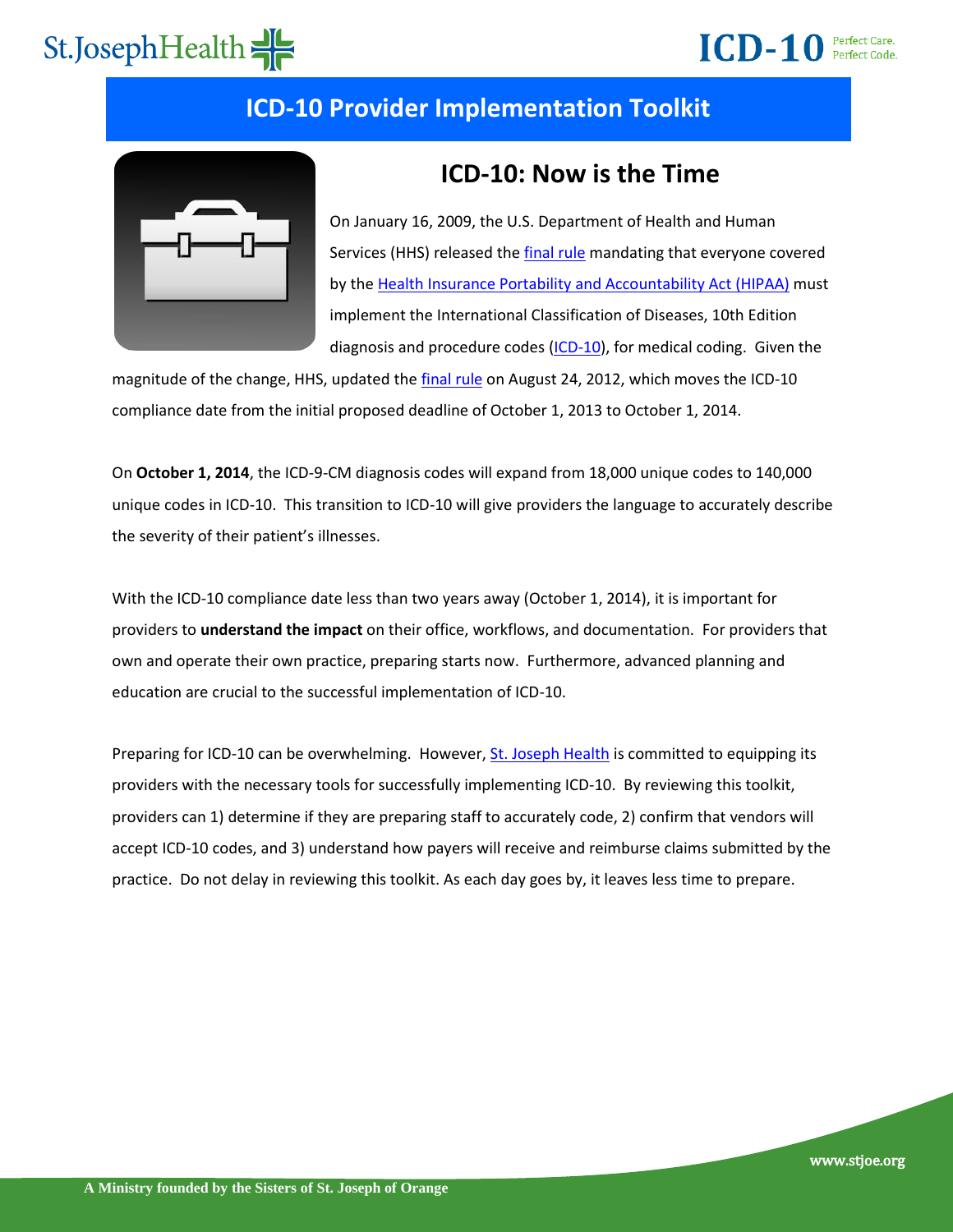### **ICD-10** Perfect Care.

<span id="page-1-0"></span>

#### **Toolkit Contents**



**[Basic Information and Tips](#page-2-0)**



**[Latest](#page-3-0) News**



**[Implementation Guides](#page-4-0)**



**[Implementation Timelines](#page-5-0)**



**[Education and Training-](#page-6-0) Office Staff**



**[Education and Training-](#page-7-0) Provider**



**[Testing Readiness](#page-8-0)**



**[Communications](#page-9-0)**



**[Related Links](#page-10-0)**



**[Stay Connected](#page-11-0)**



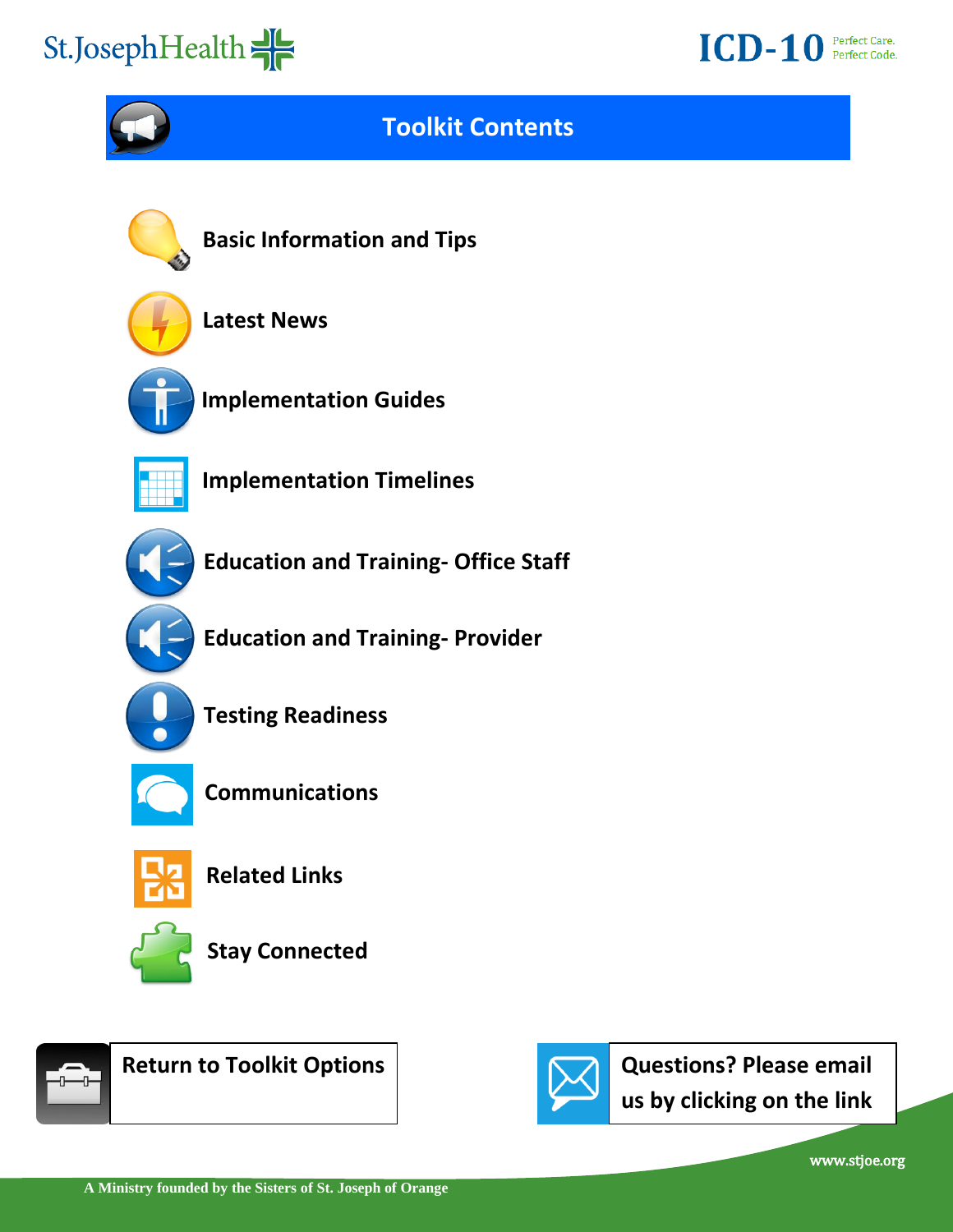<span id="page-2-0"></span>





### **Basic Information and Tips**

Before getting started and becoming too overwhelmed, let's understand the basics. The Centers for Medicare and Medicaid (CMS) have developed some helpful overviews of ICD-10, allowing providers to understand the impact and importance of this implementation.

- [ICD-10 Transition: An Introduction](http://www.cms.gov/Medicare/Coding/ICD10/Downloads/ICD10Introduction.pdf)
- [FAQs: ICD-10 Transition Basics](http://www.cms.gov/Medicare/Coding/ICD10/Downloads/ICD10FAQs.pdf)
- [ICD-10 Basics for Medical Practices](http://www.cms.gov/Medicare/Coding/ICD10/Downloads/ICD10BasicsforMedicalPractices.pdf)
- [Talking to Your Vendors About ICD-10: Tips for Medical Practices](http://www.cms.gov/Medicare/Coding/ICD10/Downloads/ICD10TalkingtoVendorforMedicalPractices.pdf)
- [American Medical Associate \(AMA\): ICD-10 Preparation and Basic Information](http://www.ama-assn.org/ama/pub/physician-resources/solutions-managing-your-practice/coding-billing-insurance/hipaahealth-insurance-portability-accountability-act/transaction-code-set-standards/icd10-code-set.page)
- [American Health Information Management Association \(AHIMA\): ICD-10 FAQs](http://www.ahima.org/icd10/faqs.aspx)



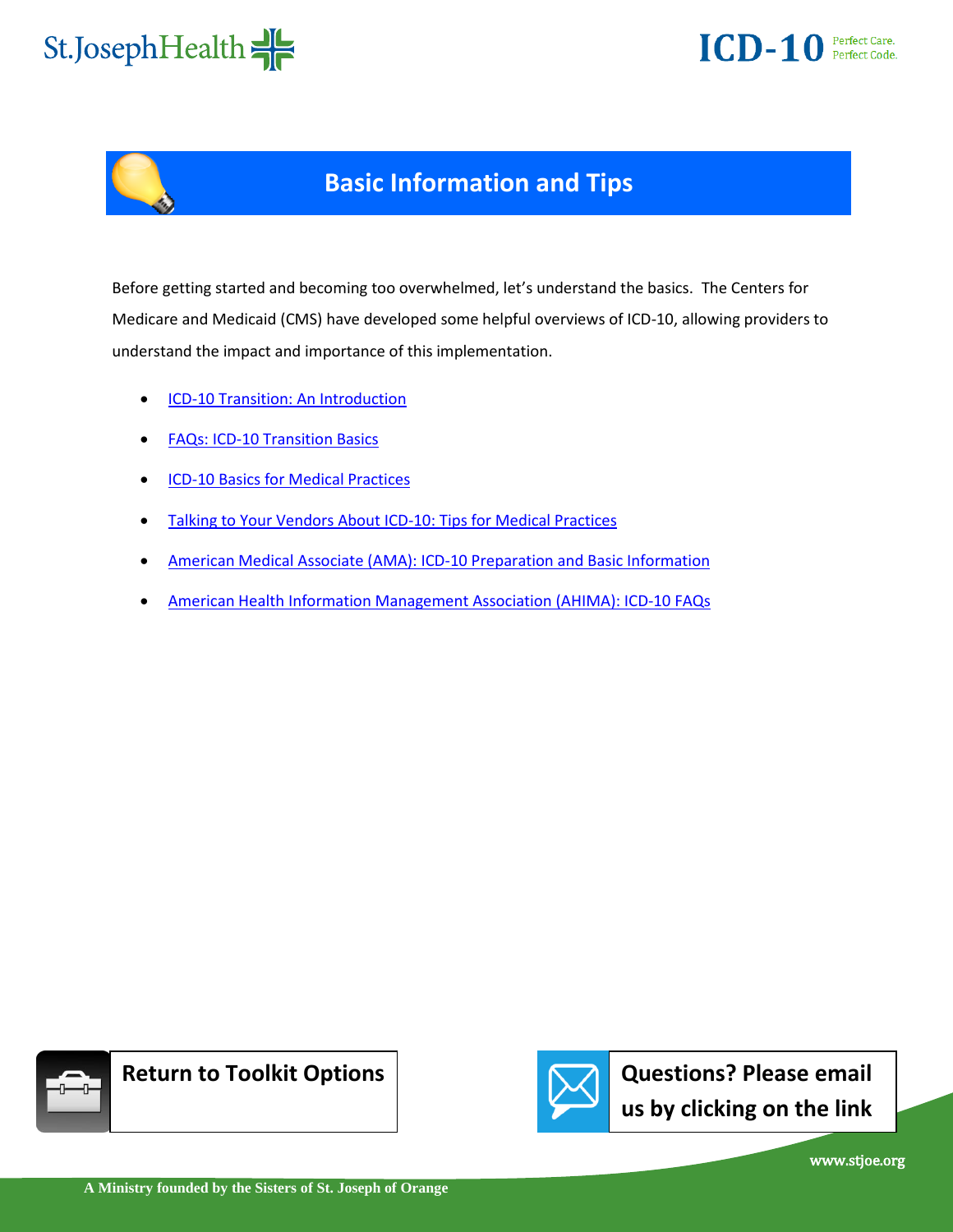<span id="page-3-0"></span>

### **ICD-10** Perfect Care.



#### **Latest News**

- [HHS announces a one-year delay for ICD-10](http://www.advisory.com/Daily-Briefing/2012/08/27/ICD-10-start-date-is-pushed-back-to-2014) (View the Final Rul[e here\)](https://s3.amazonaws.com/public-inspection.federalregister.gov/2012-21238.pdf)
- [The new rule replaces the original compliance date of October 1, 2013 with a new compliance](http://journal.ahima.org/2012/08/24/hhs-announces-icd-10-delayed-one-year/)  [date of October 1, 2014.](http://journal.ahima.org/2012/08/24/hhs-announces-icd-10-delayed-one-year/)
- [AMA is still trying to postpone ICD-10 or skip to ICD-11, due to the implementation costs of ICD-](http://www.ama-assn.org/resources/doc/washington/icd10-sign-on-letter-20dec2012.pdf)[10 and competing health IT initiatives.](http://www.ama-assn.org/resources/doc/washington/icd10-sign-on-letter-20dec2012.pdf)
- [Delaying ICD-10 another year will translate into a loss of up to \\$22 billion for the U.S. health care](http://journal.ahima.org/2013/01/23/ahima-icd-10-implementation-must-stay-on-track/)  [industry. Given the considerable financial investment made by entities to prepare for ICD-10, it](http://journal.ahima.org/2013/01/23/ahima-icd-10-implementation-must-stay-on-track/)  [is recommended that the government not delay another year.](http://journal.ahima.org/2013/01/23/ahima-icd-10-implementation-must-stay-on-track/)
- Despite AMA's efforts, [acting CMS Administrator, Marilyn Tavenner, confirmed the October 1,](http://journal.ahima.org/2013/02/27/cms-no-further-delays-in-icd-10-cmpcs-implementation/)  [2014, ICD-10 deadline and it was announced that there will be no more extensions according to](http://journal.ahima.org/2013/02/27/cms-no-further-delays-in-icd-10-cmpcs-implementation/)  [a letter sent from the department of Health and Human Services.](http://journal.ahima.org/2013/02/27/cms-no-further-delays-in-icd-10-cmpcs-implementation/) (View the Letter [here\)](http://ahima.org/downloads/pdfs/advocacy/HHS_ICD-10.pdf)
- Vendors and Payers continue in their efforts and plan to implement changes by October 1, 2014. As seen by [various preparation initiatives around the country,](http://www.govhealthit.com/news/klas-rates-emr-vendors-icd-10-readiness) the payers will only be accepting ICD-10 codes and any submissions of an ICD-9 code will be denied after the compliance date.
	- $\circ$  Click on the links below to view information and resources provided by various payers
		- [California Blue Cross Blue Shield](https://www.blueshieldca.com/provider/content_assets/documents/Announcements/ICD-10_FAQs_2012-Nov.pdf) (Visit their Websit[e here\)](https://www.blueshieldca.com/provider/about-this-site/announcements/icd-10.sp)
		- [Texas Blue Cross Blue Shield](http://www.bcbstx.com/provider/standards/icd.html)
		- [Aetna](http://www.aetna.com/healthcare-professionals/policies-guidelines/icd_10_faq.html)
	- $\circ$  Click on the links below to view information and resources provided by various vendors
		- [Meditech](http://home.meditech.com/en/d/newsroom/pages/0212icd10.htm)[/Allscripts](https://www.brainshark.com/allscripts/vu?pi=zHlz1A7bwoz3S3nz0&r3f1=)
		- [Next Gen](http://www.healthlanguage.com/press/nextgenjuly2012.html)



 **Return to Toolkit Options** 



**Questions? Please email** 

us by clicking on the link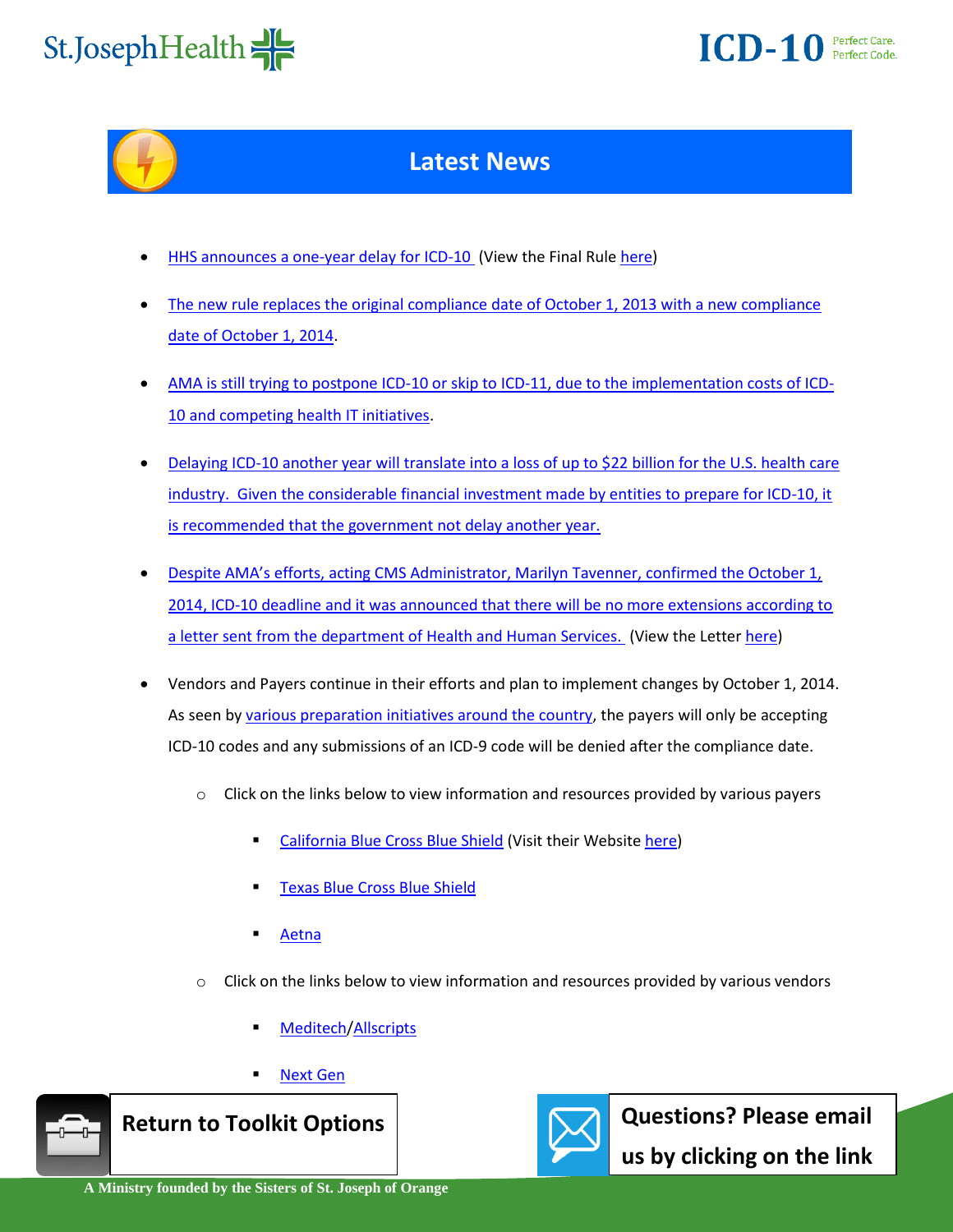## **ICD-10** Perfect Care.

# <span id="page-4-0"></span>St.JosephHealth



#### **Implementation Guides**

Although the ICD-10 conversion will provide greater documentation clarity in the long run, providers face a challenging transition period immediately following conversion. The transition to ICD-10 could significantly undermine financial performance. Overall implementation should include the following:

- **1. General Organization:** Establish a monthly meeting or develop a task force/working groups within the office and assign one to review progress and updates around a conversion strategy.
- **2. Information Technology:** Reach out to the IT vendors, utilizing the [checklists provided,](http://www.cms.gov/Medicare/Coding/ICD10/Downloads/ICD10TalkingtoVendorforMedicalPractices.pdf) to determine their plans for ICD-10 readiness.
- **3. Coding and Clinical Documentation:** Identify the top diagnoses and clinical areas with the greatest opportunity (i.e. high volume or high revenue diagnoses). Identify clinical forms with ICD-9 codes and determine any remediation to a provider's superbill. Attend training sessions that are provided and stay updated with resources to understand how documentation will change and be impacted by ICD-10.
- **4. Revenue Cycle:** Review the end-to-end testing strategies and determine when and how the practice will submit a test ICD-10 claim before October 1, 2014.
- **5. Payer Contracting:** Mitigate financial risk(s) by conducting risk assessments for specific payer contracts and work with payers/clearinghouses to define post-conversion denials and appeals strategies.

The following ICD-10 implementation guides are intended to assist with ICD-10 implementation.

- [CMS Updated ICD-10 Implementation Information](http://www.cms.gov/Outreach-and-Education/Medicare-Learning-Network-MLN/MLNMattersArticles/Downloads/SE1239.pdf)
- [CMS ICD-10 Implementation Guide/Checklist for Small/Medium Provider Practices](http://www.cms.gov/Medicare/Coding/ICD10/Downloads/ICD10SmallMediumChecklistTimeline.pdf)
- [CMS ICD-10 Implementation Guide/Checklist for Large Provider Practices](http://www.cms.gov/Medicare/Coding/ICD10/Downloads/ICD10LargePracticesChecklistTimeline.pdf)
- [AHIMA ICD-10 Implementation Guide](http://www.ahima.org/downloads/pdfs/resources/checklist.pdf) (Please note the dates do not reflect the new October 2014 compliance date)
- [AMA ICD-10 Implementation Guide](http://www.ama-assn.org/ama1/pub/upload/mm/399/icd10-timeline-fact-sheet.pdf)
- **[HCPRO ICD-10 Implementation Guide](http://www.hcpro.com/content/285109.pdf)**



**[Return to Toolkit Options](#page-1-0)**

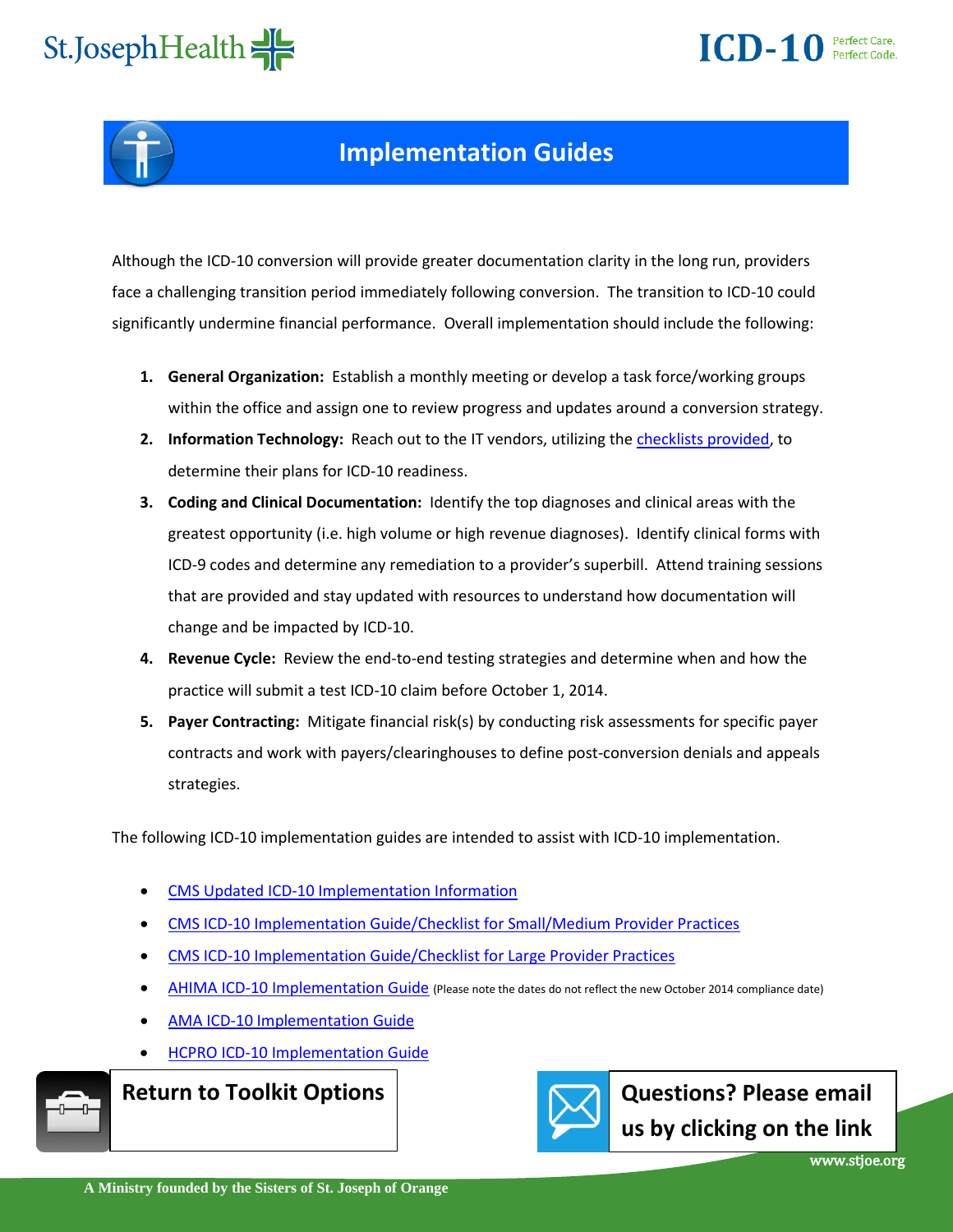

<span id="page-5-0"></span>

#### **Implementation Timelines**

The following ICD-10 Implementation timelines will guide provider practices through the ICD-10 transition. Please view the [CMS website](http://www.cms.gov/Medicare/Coding/ICD10/ICD-10ImplementationTimelines.html) for additional ICD-10 Implementation guides and timelines.

- [CMS ICD-10 Implementation Timeline for Small/Medium Provider Practices](http://www.cms.gov/Medicare/Coding/ICD10/Downloads/ICD10SmallMediumTimelineChart.pdf)
- [CMS ICD-10 Implementation Timeline for Large Provider Practices](http://www.cms.gov/Medicare/Coding/ICD10/Downloads/ICD10LargePracticesTimelineChart.pdf)
- [AHIMA Website \(](http://www.ahima.org/ICD10/default.aspx)Interactive Step-by-Step Timeline)
- [AHIMA Timeline for Physician Office](http://library.ahima.org/xpedio/groups/public/documents/ahima/bok1_049471.hcsp?dDocName=bok1_049471)
- [American Academy of Professional Coders \(AAPC\) Implementation Timeline](http://www.aapc.com/ICD-10/index.aspx) (must pay for an assessment and timeline)





**[Questions? Please email](mailto: ICD10@stjoe.org)  us by clicking on the link**

www.stjoe.org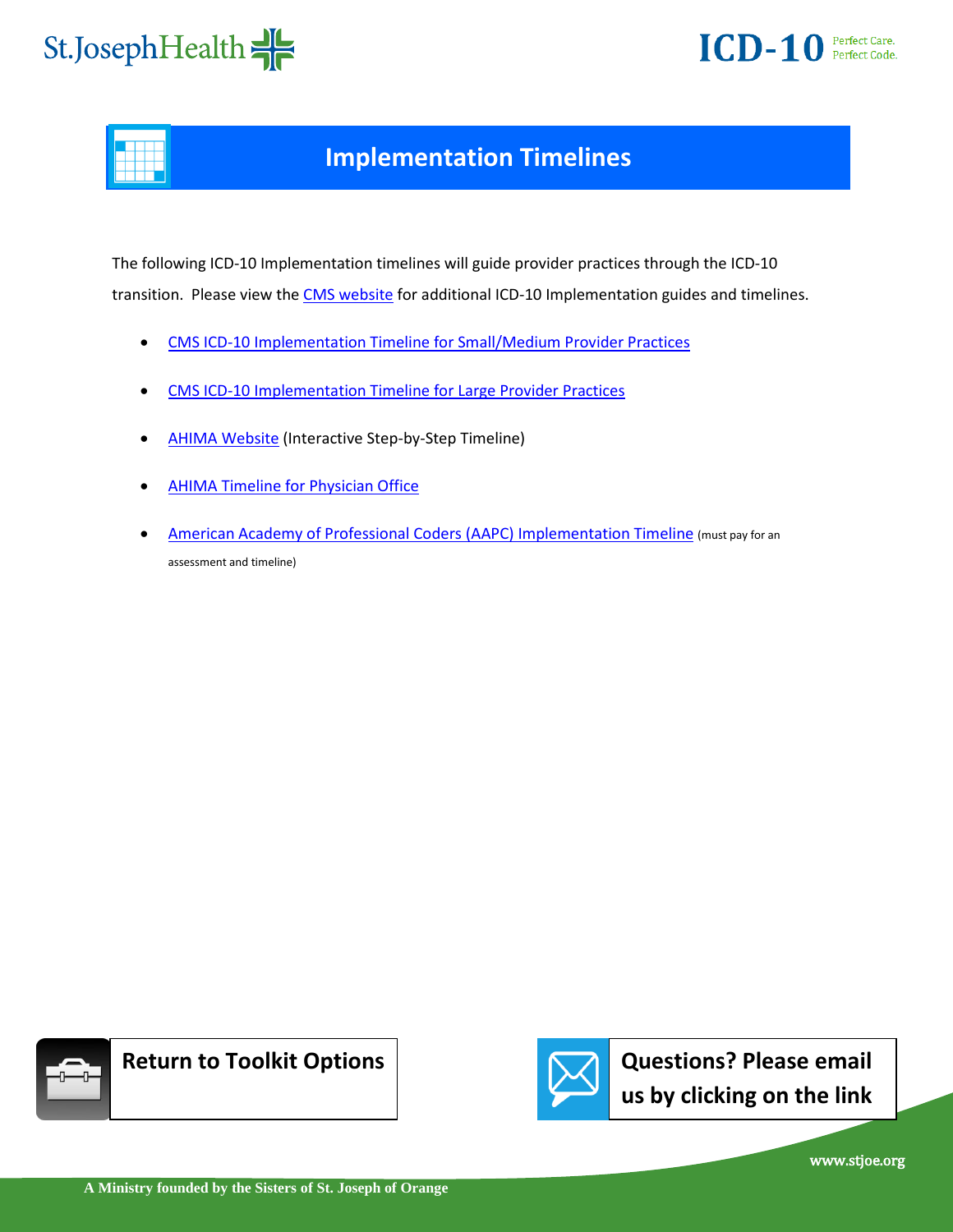## **ICD-10** Perfect Care.

# <span id="page-6-0"></span>St.JosephHealth



#### **Education and Training-Office Staff**

ICD-10 education and training is crucial for the surviving the ICD-10 transition. Providers will need to understand how ICD-10 specificity changes current documentation. In addition, coders and billing staff will need to be trained on new coding guidelines associated with ICD-10 requirements. The education and training section is broken into two categories. Please review these resources specific to providers and coders.

#### **Office Staff/Billing/Coder Training:**

It is recommended to have current coders/billing staff understand the changes in the ICD-9 codes. There are various webinars/classes to help the staff understand these changes. It is recommended to immediately begin anatomy and physiology training with in-depth ICD-10 code-set training starting no later than January 2014. Please review these helpful training resources:

- [AHIMA Recommended Educator Training Timeline for ICD-10 CM and PCS](http://library.ahima.org/xpedio/groups/public/documents/ahima/bok1_045931.hcsp?dDocName=bok1_045931)
- Inpatient Coder – [AHIMA Resource](http://library.ahima.org/xpedio/groups/public/documents/ahima/bok1_045928.hcsp?dDocName=bok1_045928)
- [Outpatient Coder](http://library.ahima.org/xpedio/groups/public/documents/ahima/bok1_045929.hcsp?dDocName=bok1_045929) –AHIMA Resource
- [Outpatient \(Office\) and Inpatient \(Hospital\) Coder ICD-10 Training provided by AHIMA](http://www.ahima.org/ContinuingEd/Campus/courseinfo/ICD10.aspx#begin) (Must pay for training)
- [ICD-10 Training for Outpatient \(Office\) Coders provided by AAPC](http://www.aapc.com/ICD-10/training.aspx) (Must pay for training)



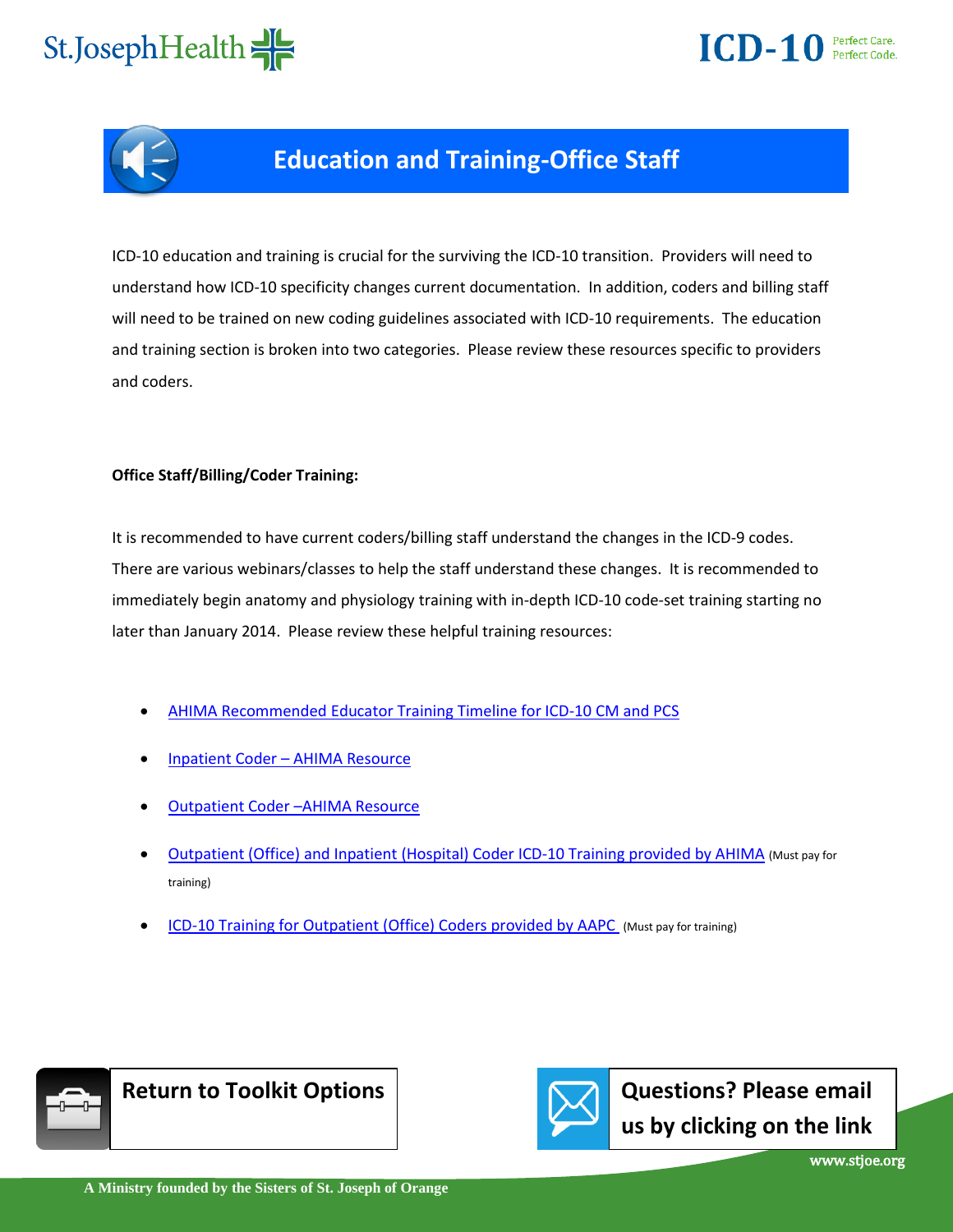<span id="page-7-0"></span>





#### **Education and Training – Provider**

St. Joseph Health in-depth ICD-10 documentation training will begin January 2014. This date may seem far away, but there are many initiatives supporting the current world of provider documentation because ICD-9 serves as the foundation for ICD-10. Due to this, there are many documentation opportunities within the current environment and it is recommended to review the current issues with documentation and lack of specificity to help prepare for ICD-10. Understanding the impacts of ICD-10 will help providers remediate templates, superbills, and other documentation guides.

#### **Provider Training:**

- St. Joseph Health is committed to provide training to their providers. St. Joseph Health will provide on-site specialty specific training and self-training e-learning modules to help providers understand ICD-10's impact on documentation. Formal announcements of these training sessions will be revealed in fall of 2013 by St. Joseph Health.
- Want to start now? There are many free resources available to providers around ICD-10 training. [Please view current training provided by Medscape on the CMS website.](http://www.cms.gov/Medicare/Coding/ICD10/Downloads/MedscapeModulesAvailableonICD10.pdf) (Medscape account required)
- [Medscape Modules Available on ICD-10](http://www.cms.gov/Medicare/Coding/ICD10/Downloads/MedscapeModulesAvailableonICD10.pdf) (CMEs provided)
- [ICD-10 Clinical Requirements](http://www.aapc.com/ICD-10/ICD-10-physician-documentation.aspx) (Available Summer 2013 and payment required)
- [CMS ICD-10 Website](http://www.cms.gov/Medicare/Coding/ICD10/index.html?redirect=/icd10)



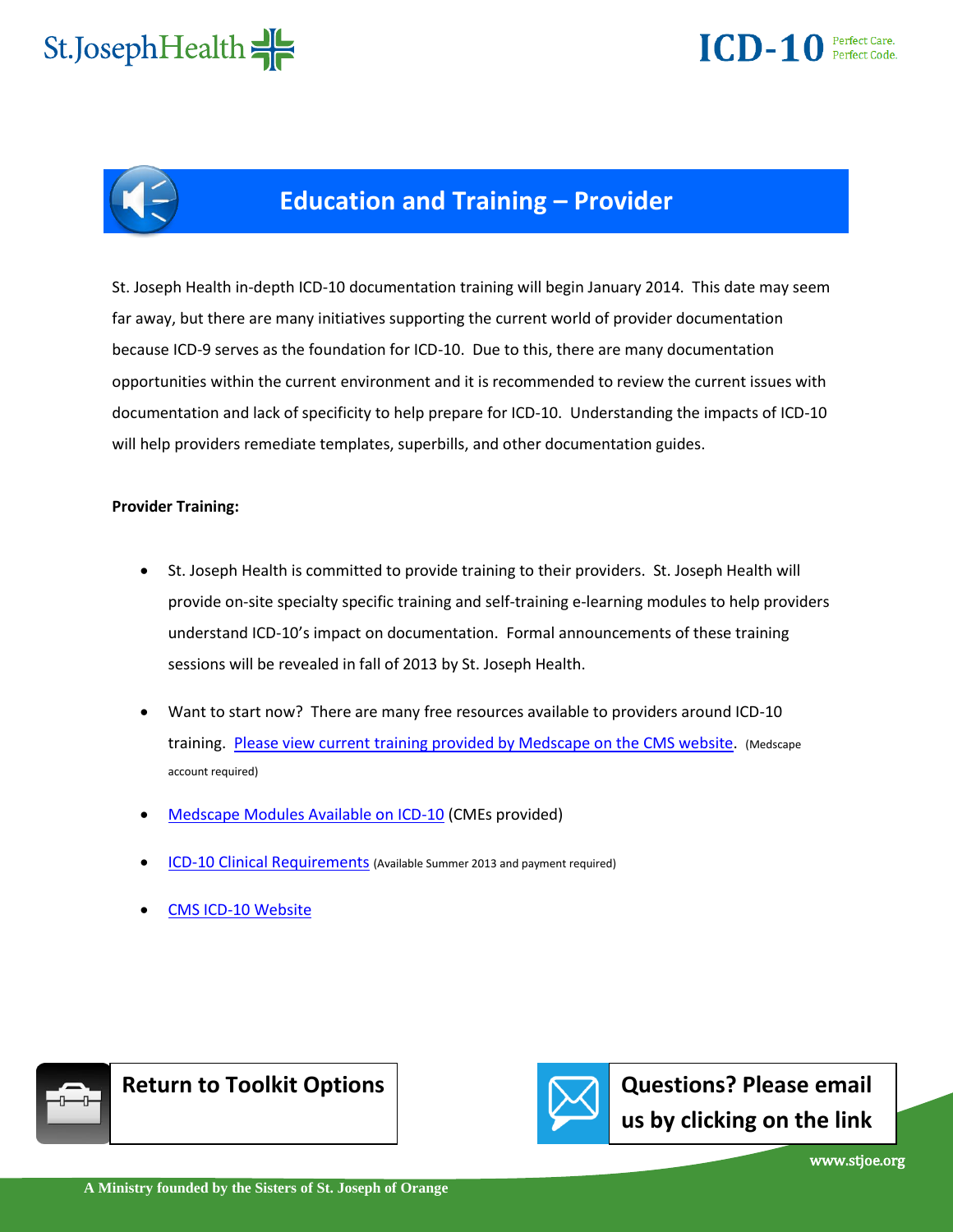<span id="page-8-0"></span>

### $\overline{ICD-10}$  Perfect Care.



### **Testing Readiness**

End-to-End testing is a fancy term describing a testing process in which a provider's practice sends an ICD-10 claim to clearinghouses, payers, and necessary vendors to determine if there are any issues associated with the process. It is recommended to test this process prior to October 1, 2014, allowing the practice to fix any necessary issues in order to successfully send an ICD-10 claim for proper reimbursement. The industry has conducted a national ICD-10 pilot and the results are listed in the links provided below.

Prior to electronic testing and submitting an ICD-10 code, providers should establish the 5010 version to submit electronic claims. To view resources provided by CMS, click [here.](http://www.cms.gov/Regulations-and-Guidance/HIPAA-Administrative-Simplification/Versions5010andD0/Version_5010-Industry-Resources.html?redirect=/Medicare/Coding/ICD10/Version_5010.html)

- [Version 5010 D.O and 3.0 Overview](http://www.cms.gov/Regulations-and-Guidance/HIPAA-Administrative-Simplification/Versions5010andD0/Downloads/w5010BasicsFctSht.pdf)
- [Version 5010: Testing Readiness, What You Need to Know](http://www.cms.gov/Medicare/Coding/ICD10/Downloads/Versions5010TestingReadiness.pdf)
- [FAQs: Versions 5010 and D.O Upgrade Basics](http://www.cms.gov/Medicare/Coding/ICD10/Downloads/Versions5010D0FAQs.pdf)
- [Talking to Your Vendors About ICD-10 and 5010](http://www.cms.gov/Medicare/Coding/ICD10/Downloads/ICD10TalkingtoVendorforMedicalPractices.pdf)

After establishing the 5010 foundation, providers will want to review the following for End-to-End testing associated with submitting ICD-10 claims.

- [CMS/Workgroup for Electronic Data Interchange \(WEDI\) End-to-End Testing Virtual Event](http://www.wedi.org/forms/meeting/MeetingFormPublic/view?id=220AC00000156)
- [CMS/WEDI Provider Session Presentation](http://www.wedi.org/forms/uploadFiles/26BE800000156.filename.PROVIDER_PDF.pdf)
- [CMS/WEDI Provider Checklist](http://www.wedi.org/forms/uploadFiles/26C1E00000029.filename.PROVIDER_Checklists.pdf)
- For information on End-to-End testing listening sessions, please click [here](http://www.cms.gov/Regulations-and-Guidance/HIPAA-Administrative-Simplification/Affordable-Care-Act/End-to-End-Testing.html) an[d check back here](http://www.himss.org/library/icd-10/national-pilot-program?navItemNumber=13477)  [in the summer of 2013](http://www.himss.org/library/icd-10/national-pilot-program?navItemNumber=13477) for 100-200 most common medical condition test case scenarios
- [See what Office Ally is doing to prepare for ICD-10](http://www.officeally.com/resourcecenter.aspx?id=103#ICD-10)



**[Return to Toolkit Options](#page-1-0)**

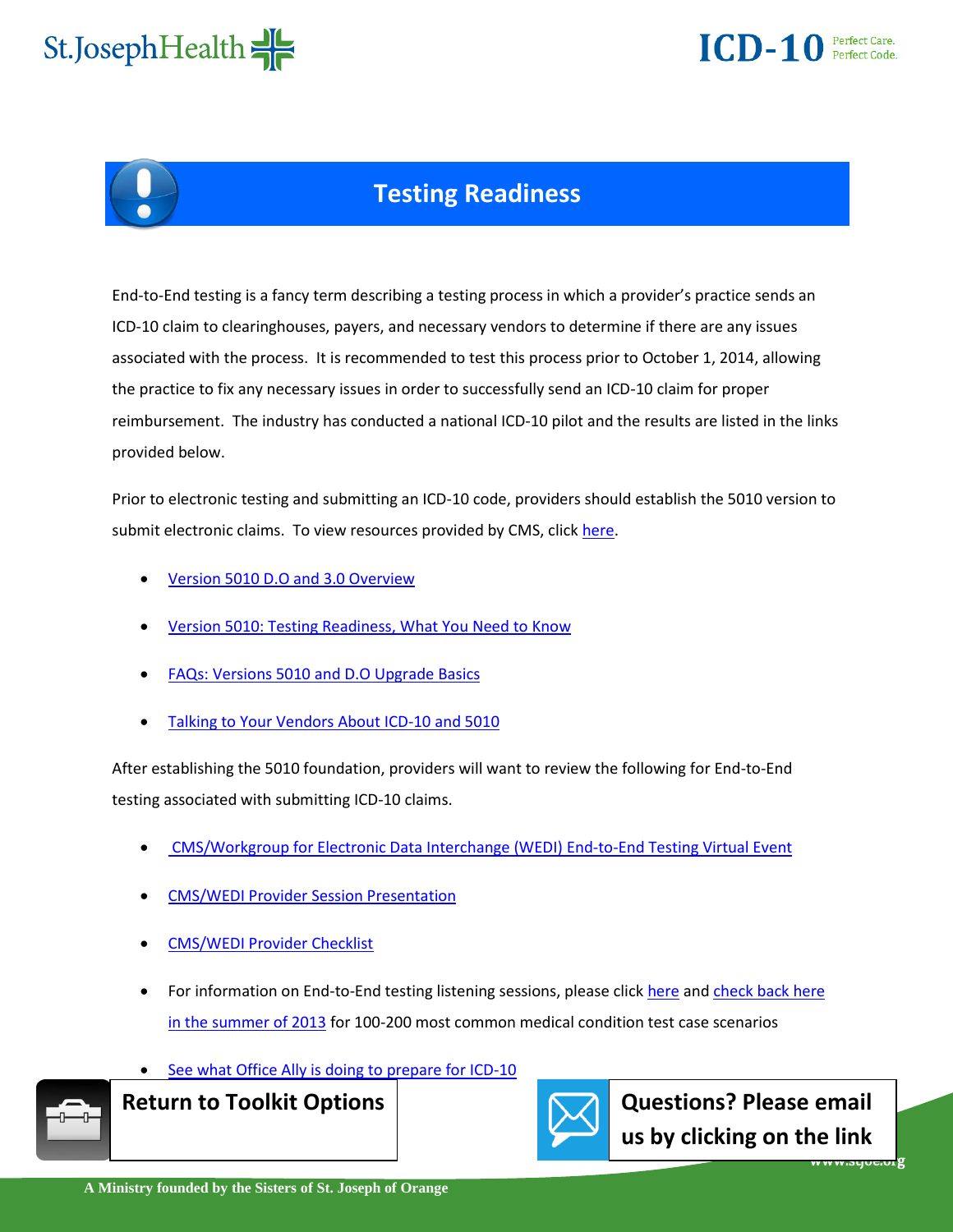### **ICD-10** Perfect Care.

<span id="page-9-0"></span>

#### **Communications**

It is never too early to communicate early ICD-10 awareness. St. Joseph Health is focusing on ICD-9 documentation issues that carry over to ICD-10 and will create awareness around these issues for providers. Communication and updates around ICD-10 will be provided through multiple communication channels. Please see below:

- St. Joseph Health Pulse (Physician Mobile App)
	- o [This can be downloaded here for iPhone](https://itunes.apple.com/us/app/id530591096?mt=8&ign-mpt=uo%3D4)
	- o [This can be downloaded here for Android](http://droidmill.com/sjh-pulse-909842.html)
- St. Joseph Health Huddle (Weekly Communication Newsletter)
- If connected to the IPA, please view the webpage for updates
	- o [St Jude Affiliated Providers](http://www.sjhhnss.org/)
	- o St. Joseph Hospital Affiliated Providers
- Other communication methods through Medical Staff (Briefings, etc.)



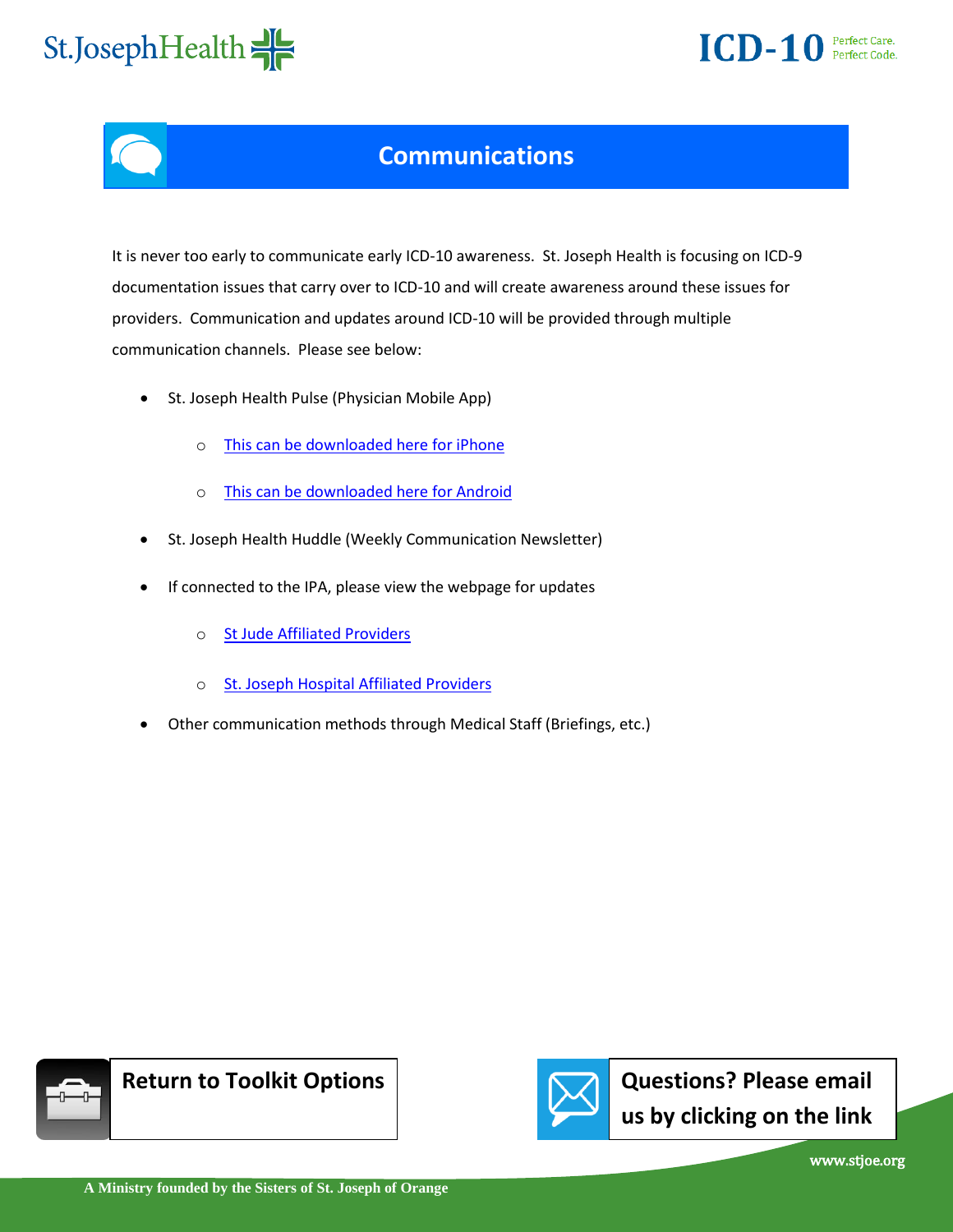

<span id="page-10-0"></span>

### **Related Links**

There are multiple free resources for additional ICD-10 information and updates around this transition. Please view the following:

- Interested in a ICD-10 Financial Risk Calculator? View [this free resource o](http://www.himss.org/library/icd-10/playbook?navItemNumber=13480)ffered by Health Information Management Systems Society (HIMSS).
- Various ICD-10 articles and selected readings are listed below:
	- o [Countdown to ICD-10 is On](http://www.healthleadersmedia.com/page-2/TEC-285382/Countdown-to-ICD10-is-On)
	- o [Superbill Conversion Information and Examples](http://www.entnet.org/Practice/Superbills-for-ICD-9-CM-and-ICD-10.cfm) (Examples related to American Academy of Otolaryngology)
	- o [AMA: Preparing for the Conversion from ICD-9 to ICD-10: What You Need to Be Doing](http://www.ama-assn.org/ama1/pub/upload/mm/399/icd9-icd10-conversion.pdf)  [Today](http://www.ama-assn.org/ama1/pub/upload/mm/399/icd9-icd10-conversion.pdf) (please note the date is not updated to reflect the new October 1, 2014 date)
	- o **[ICD-10 Upgrade: What to Expect from Vendors](http://www.physbiztech.com/news/icd-10-upgrade-what-expect-vendors)**
	- o [Top Documentation Issues for ICD-10](http://journal.ahima.org/2011/04/18/top-documentation-issues-for-icd-10/)
	- o [AHIMA Comments on Nachimson Report](http://www.ahima.org/downloads/pdfs/resources/nachimson.pdf)
	- o [Ten for 10: Top Ten Reasons We Need ICD-10 Now](http://www.ahima.org/downloads/pdfs/pr/Tenfor10.pdf)
	- o [Ten things to Know about ICD-10 Implementation for Providers](http://www.deloitte.com/assets/Dcom-UnitedStates/Local%20Assets/Documents/us_TopTenThingsAbout%20ICD-10_030113.pdf)
	- o [Why the Delay is Good for Your Practice](http://www.poweryourpractice.com/icd-10-why-the-delay-is-good-for-practices/)
	- o [Top Reasons to Not Delay ICD-10](http://journal.ahima.org/2012/02/22/ten-reasons-to-not-delay-icd-10/)
	- 10 Ways ICD-10 Will Improve Quality of Care







**[Questions? Please email](mailto: ICD10@stjoe.org)  us by clicking on the link**

www.stjoe.org